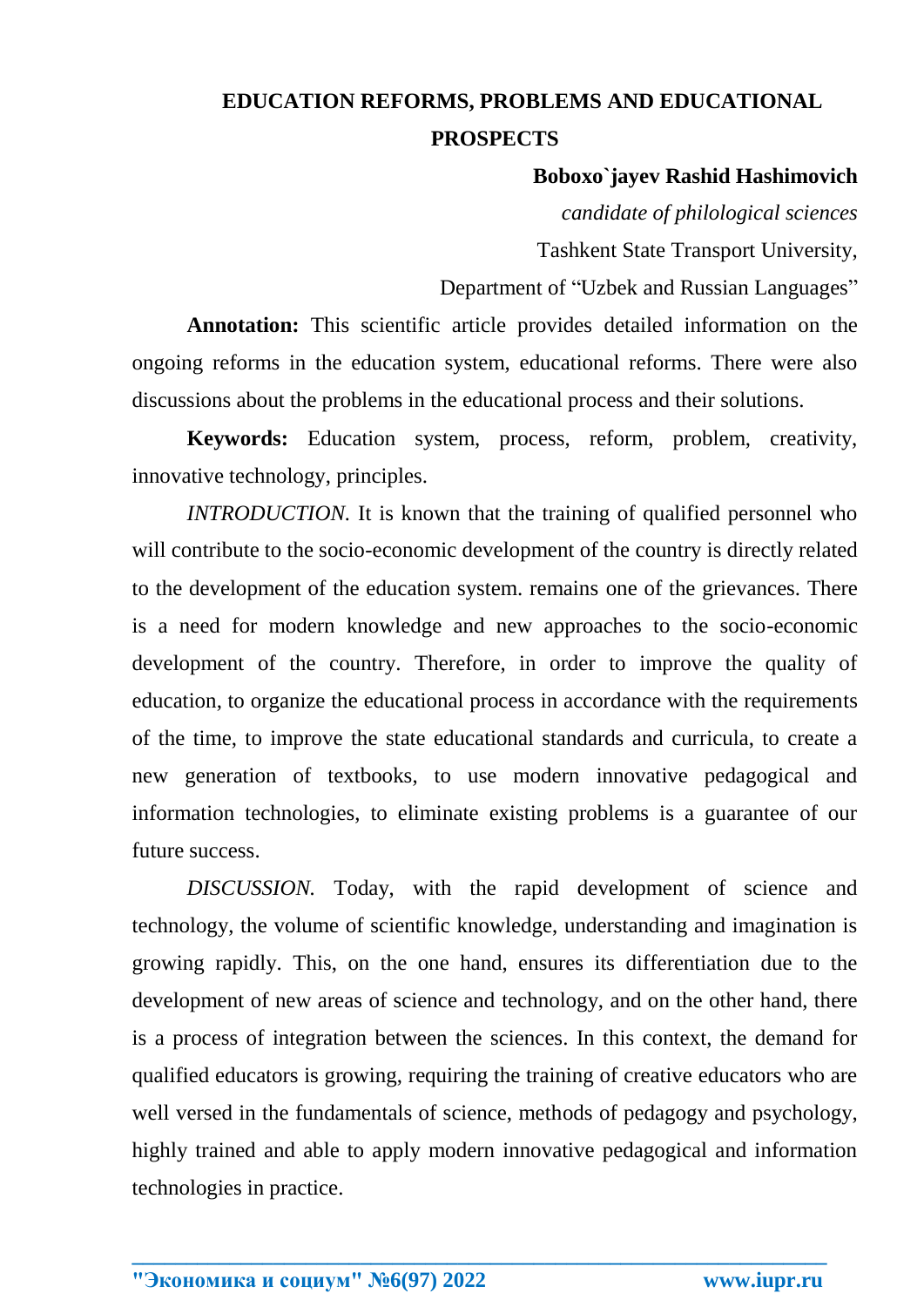Today, the use of pedagogical innovations in education is a global trend. This, in turn, requires special attention to the systematic introduction of innovations in the field of education, as the process of modernization in the country is developing rapidly. However, the level of implementation of pedagogical research on the introduction of new content, forms, methods and tools of teaching in this area is not enough.

Indeed, in the implementation of an updated education system, it is important that every educator regularly studies educational innovations and has the skills to apply them consistently in their work. Today, innovations in science and technology need to be quickly incorporated into the curriculum, paving the way for the formation of modern knowledge. In addition, modern teaching technologies and related methodological approaches create favorable conditions for future teachers to form the necessary knowledge, important laws and many fundamental concepts in a deep and solid way.

Improving the quality of education, the relevance of knowledge and professional skills of teachers to the requirements of the time, the rational use of innovative educational technologies in teaching, the effectiveness of organized lessons, the use of pedagogical and information technologies in each subject required to ensure the transition. One of the most important tasks is to introduce a competency-based approach to teaching, to apply the knowledge acquired in life, to choose a profession, to study independently, to develop learning competencies. Today, in order to modernize the education system, to introduce innovative teaching technologies, to train young people with professional qualities such as independence, creativity, initiative, entrepreneurship and to encourage teachers, great work is being done in our country.

However, the results of the analysis and research show that there are still problems in our education system. *Including:*

 Lack of qualified teachers in educational institutions, incomplete consideration of reforms in the development of curricula and programs implemented in their training, and their outdated content;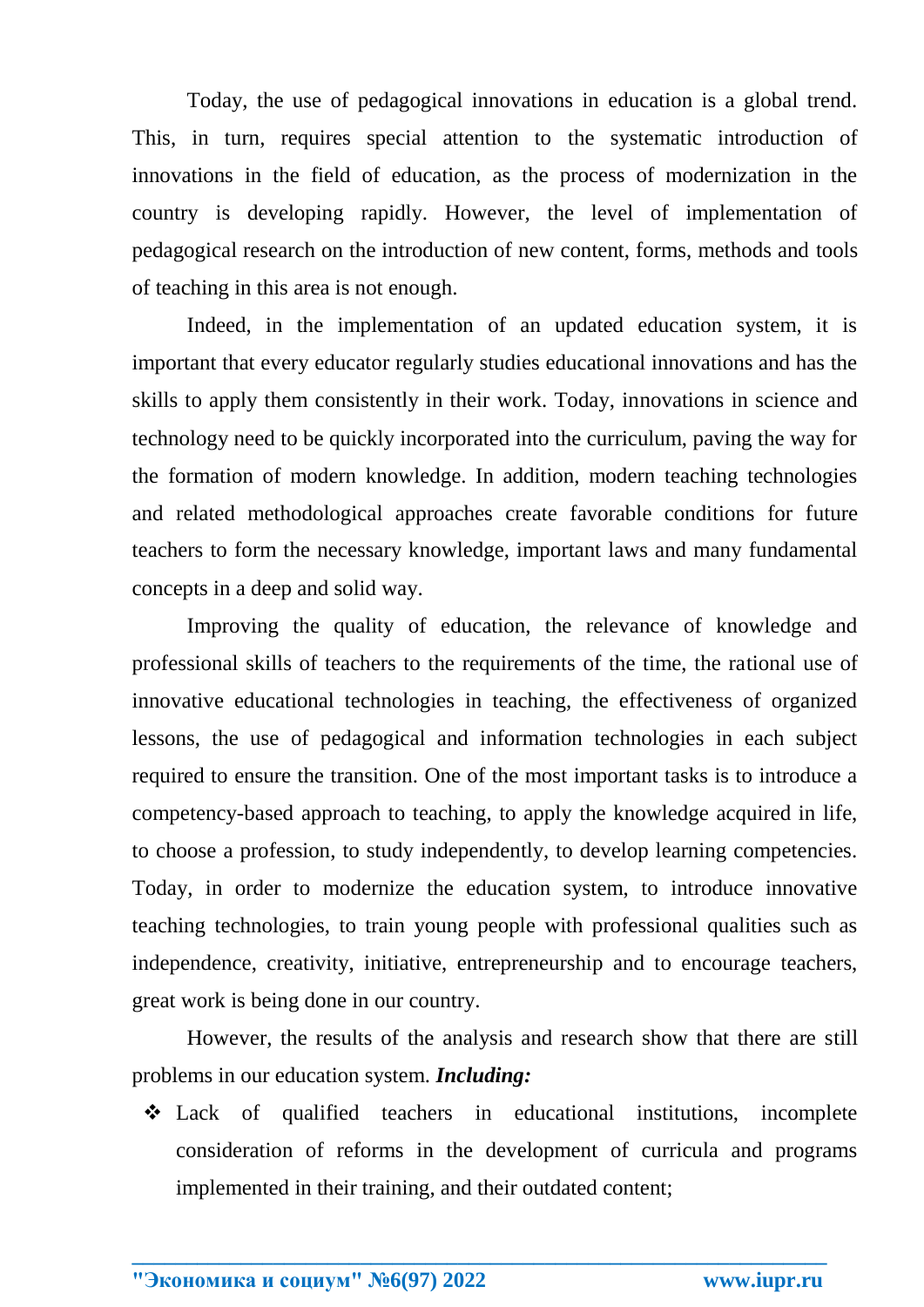- Lack of systematic and innovative activities to strengthen the theoretical and practical knowledge of students and the implementation of creative ideas of talented young people;
- Lack of training by teachers aimed at developing the intellectual abilities of students;
- Lack of widespread implementation of innovative pedagogical technologies and methods by teachers;
- $\triangle$  Incomplete cooperation between educational institutions;
- $\cdot$  students are rarely given the opportunity to argue and express their opinions in the classroom;
- $\cdot \cdot$  In some classes, teachers are limited to repeating old information, they are not prepared to the required level, low level of knowledge and skills remain a serious problem, and their competence is insufficient.

Overcoming these problems requires the continuous training of educators, the use of alternative methods and the implementation of continuous research. That, in turn, places a great deal of responsibility on the educator.

It is important to reconsider the content and structure of the curriculum. It should serve as a "mirror" for the educator. Because when you look in the mirror, you see your whole body. Therefore, the educator, depending on the curriculum in his subject, remembers the whole activity, the process that must be conveyed to the learners in the classroom, the tasks that must be performed in it. However, current science programs have their drawbacks, including:

- $\triangleright$  the relevance and importance of the subject is not fully disclosed in the introduction;
- $\triangleright$  Lack of depth or clarity of goals and objectives in the teaching of science;
- $\triangleright$  The qualification requirements for students are not formed in accordance with today's requirements, there is a lack of cooperation with manufacturers in this regard;
- $\triangleright$  Lack of criteria and indicators to determine the level of qualification requirements for the transition from course to course or graduates;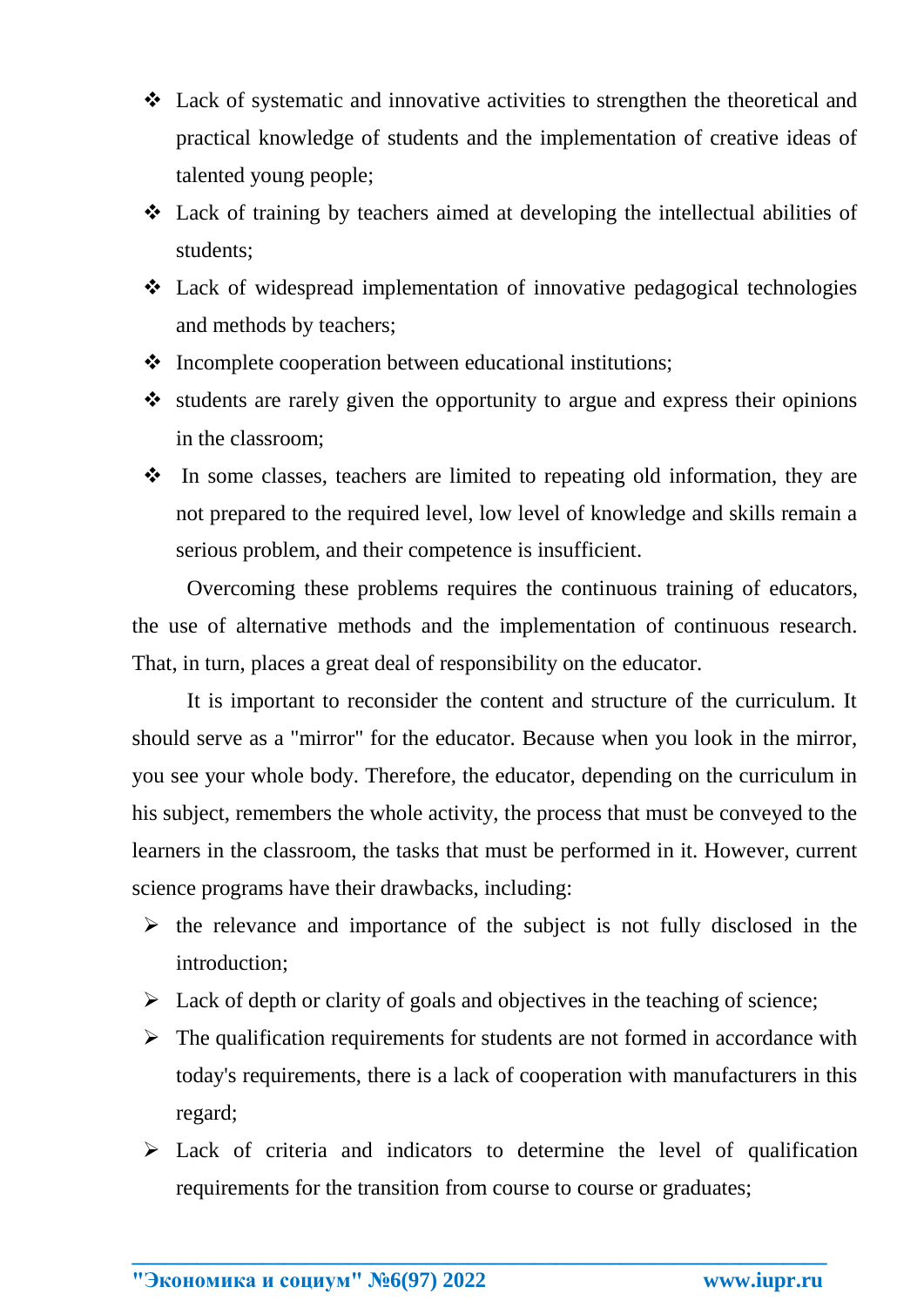- $\triangleright$  Factors such as professional qualities of students (independence, creativity, entrepreneurship, initiative) and logical thinking operations (ability to analyze, classify, compare, compare, summarize, draw conclusions, put into practice) in the development of qualification requirements. neglect;
- $\triangleright$  the need to update and change the structure of curricula;
- $\triangleright$  the need to introduce mechanisms for designing the learning process;
- Misinterpretation of pedagogical and information technologies and independent education;
- $\triangleright$  The list of used literature is limited by years.

By overcoming these shortcomings, we can create modern curricula. To do this, I think it is necessary to perform the following tasks: in the introductory part of the science program, special attention should be paid to the relevance and importance of the science taught, its goals and objectives, and what it needs in the future. It would be useful to cover this with real-life examples of science, science and technology, and advances in manufacturing. This, of course, helps to motivate learners to start with science and to develop confidence in the future;

It is important to choose the right quality of education, its goals and objectives, content, form, methods, technology and tools. Each lesson should be aimed at developing students' learning competencies and finding the necessary information independently from the textbooks. The quality of the lesson is determined by the teacher's responsible approach to the studied topic, the ability to convey its content to students, the methodological activity of organizing and managing the lesson in accordance with today's requirements. An educator can achieve a goal if he or she is able to explain that it is based on a theory that is important to the subject, and that the ideas are logically connected. It is necessary to use the opportunities and methods of modern teaching technologies.

In particular, the use of problem-based, modular, design, heuristic and collaborative learning technologies in the classroom teaches students to think creatively and independently, increase their independence, strengthen their confidence in their abilities, develop a sense of responsibility. involves shaping.